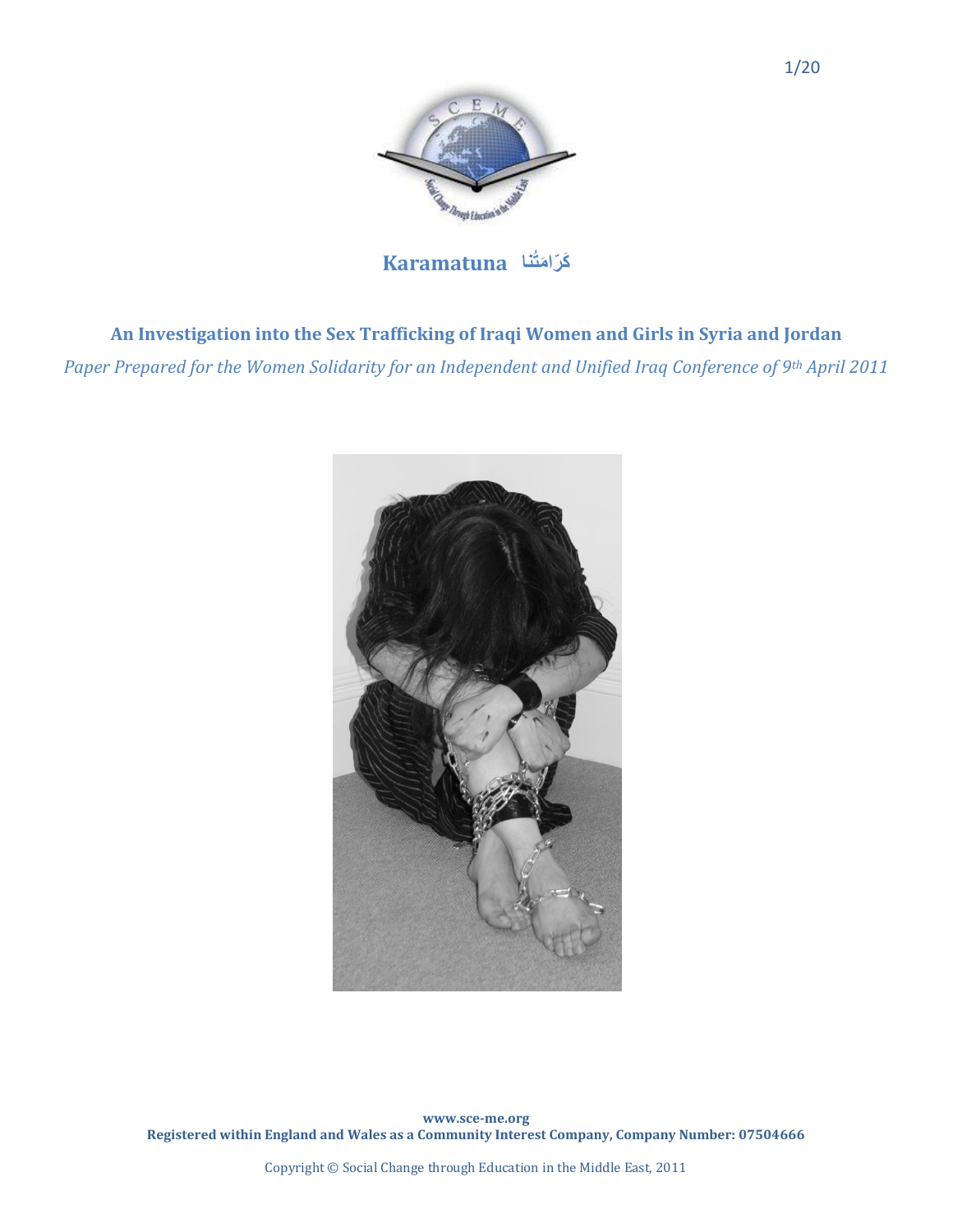

## **Introduction to the Karamatuna Programme**

SCEME (Social Change through Education in the Middle East) launched the Karamatuna ("Our Dignity") programme on the occasion of International Women's Day, 8th March 2011.

The Karamatuna programme addresses human rights abuses of Iraqi women and girls and supports their voices to be heard. This programme focuses, in particular, on the trafficking of women and children for sexual exploitation and is greatly needed because it addresses this serious problem within some Middle Eastern countries; an issue which otherwise receives little domestic or international exposure.

Our aim is to educate the international community through spreading awareness about, and understanding of, the realities of the sex trafficking of Iraqi women and girls in the Middle East and move towards the recommendation and implementation of responses to address, challenge and eliminate such sex trafficking and provide support and a new future for its victims.

This conference paper follows the  $8<sup>th</sup>$  March 2011 release of a Fact Sheet, published as a Call to Action in support of Iraqi victims of trafficking in the Middle East and precedes the launch of our full preliminary research paper into the issue at question; all of which amount to the initial stages of an ongoing programme against sex trafficking of Iraqi women in the Middle East, which we will work tirelessly to achieve until our aim is met.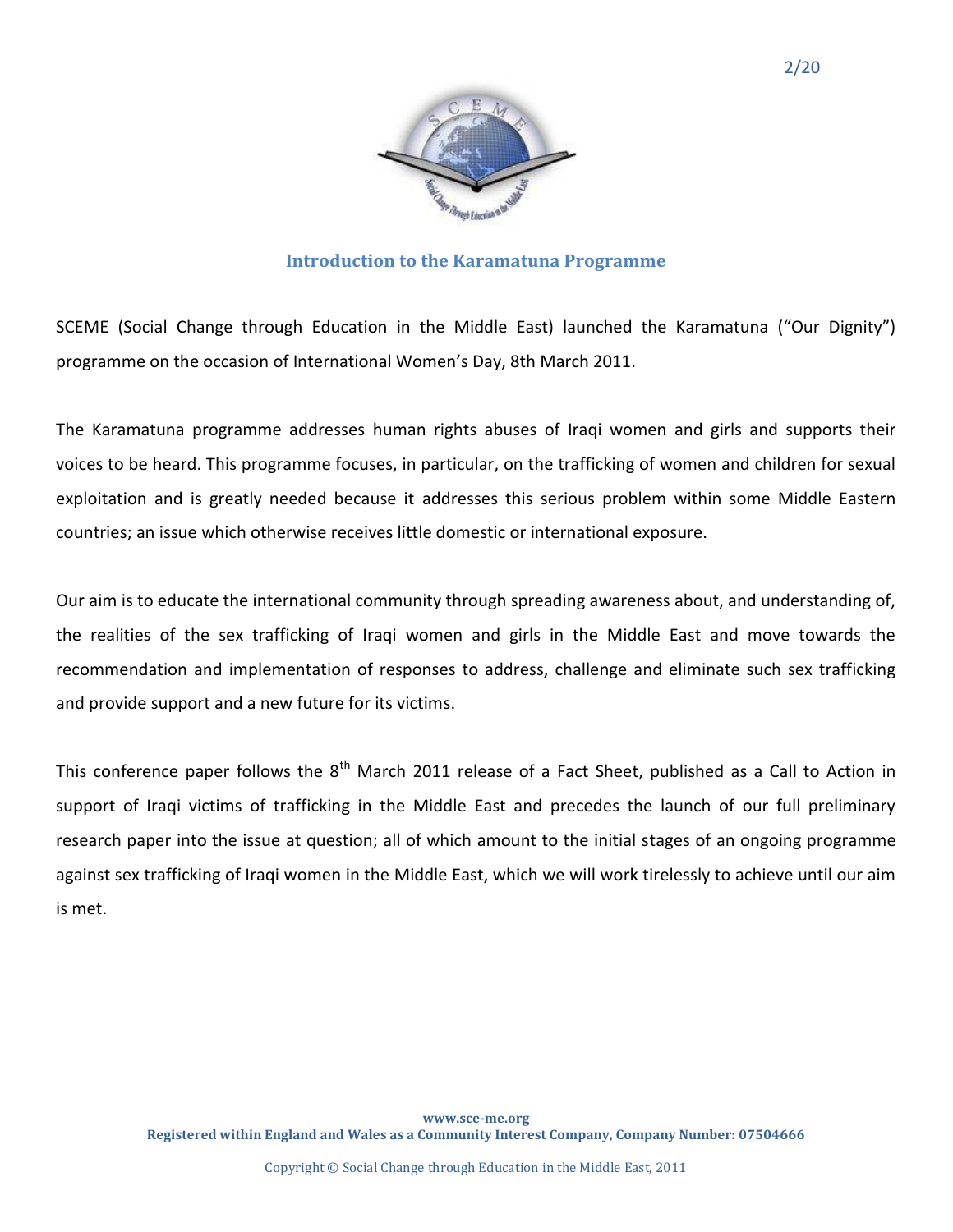

#### **What is Sex Trafficking?**

A definition ascribed to the term 'sex trafficking' and the one referred to in the course of this paper is sex trafficking as 'the recruitment, transportation (within national or across international borders), transfer, harbouring, or receipt of persons for the purposes of commercial sexual exploitation. Sexual trafficking is accomplished by means of fraud, deception, threat of or use of force, abuse of a position of vulnerability, and other forms of coercion'.<sup>1</sup> Such trafficking and sexual exploitation and prostitution of women and girls has long existed in Iraq, as has forced marriage and domestic servitude.<sup>2</sup> However, with the 2003 invasion of Iraq, and the chaos and anarchy that have therefore come to dominate the country in its wake, Iraq became a major source of victims of trafficking who are now being transported to neighbouring Middle Eastern countries, notably Syria and Jordan. The neglect of authorities to deal with this problem effectively has fostered a state of impunity in which crimes against women are neglected and the offenders go unpunished. It is troubling that domestic violence, rape and other forms of gender based violence have become a common practice among the internally displaced persons in Iraq and the large refugee communities in Syria, Jordan, Egypt and other countries of the MENA region.<sup>3</sup>

Iragi women are being subjected to the following types of trafficking: $4$ 

- 1) Exploitation of prostitution
- 2) Forced labour or services
- 3) Slavery or practices similar to slavery and
- 4) Servitude

 $\overline{a}$ 

**www.sce-me.org**

 $^1$  The Protection Project (2000)

 $2$  Organization of Women's Freedom in Iraq (2010)

 $3$ See, for example, IRIN (2008) and IRIN (2009)

<sup>&</sup>lt;sup>4</sup> Heartland Alliance (2007)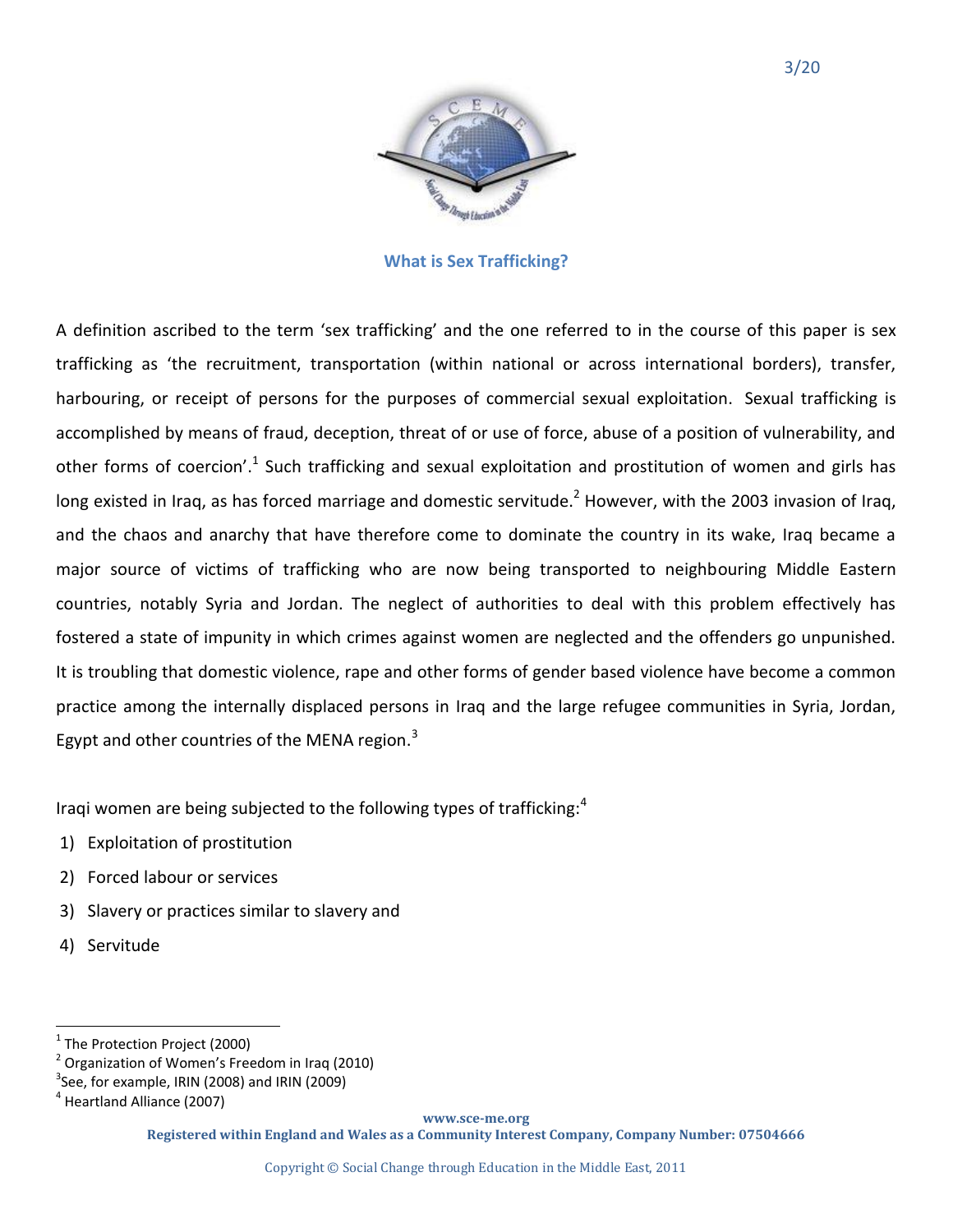

It is estimated that approximately 4,000 Iraqi women, one fifth of whom are under 18, disappeared between 2003 and 2007. Many of these are believed to have been both nationally and internationally trafficked for the purposes of sexual exploitation by organized criminal networks and by members of their own families.<sup>5</sup>

Professional traffickers target young girls and women whilst they are still inside the Iraqi borders. These traffickers, very often women, target young girls who have left their families (for reasons of fear of violence, abuse, forced marriage or the threat of honour crimes) typically in places such as public transportations in larger cities. Kidnapped, the girls may be kept for a period of time while negotiations on their prices are undertaken, before they are sold on. $6$ 

In other cases, male solicitors are recruited by trafficking gangs. These men are used to lure vulnerable young girls, eventually persuading them to elope whereby; again, they will be sold for sexual servitude.<sup>7</sup> Some taxi drivers, too, are used as recruiters to lure girls with the false pretence of help, whereas women who are already involved in the sex industry are used as intermediaries who again pretend to offer assistance, offering to bring the girls to shelters when, in fact, they bring them to brothels. $8$ 

## **Syria**

The two main destinations for Iraqi refugees are Syria and Jordan, not only because of their geographical proximity, but also because these two countries both at one time practiced a relative open door policy vis-àvis Iraqis since the beginning of the invasion.

 $\overline{a}$ 

**www.sce-me.org**

<sup>&</sup>lt;sup>5</sup> Organization of Women's Freedom in Iraq (2010)

<sup>6</sup> *Ibid*., p. 23

<sup>7</sup> *Ibid.*

<sup>&</sup>lt;sup>8</sup> Norwegian Church Aid (2010)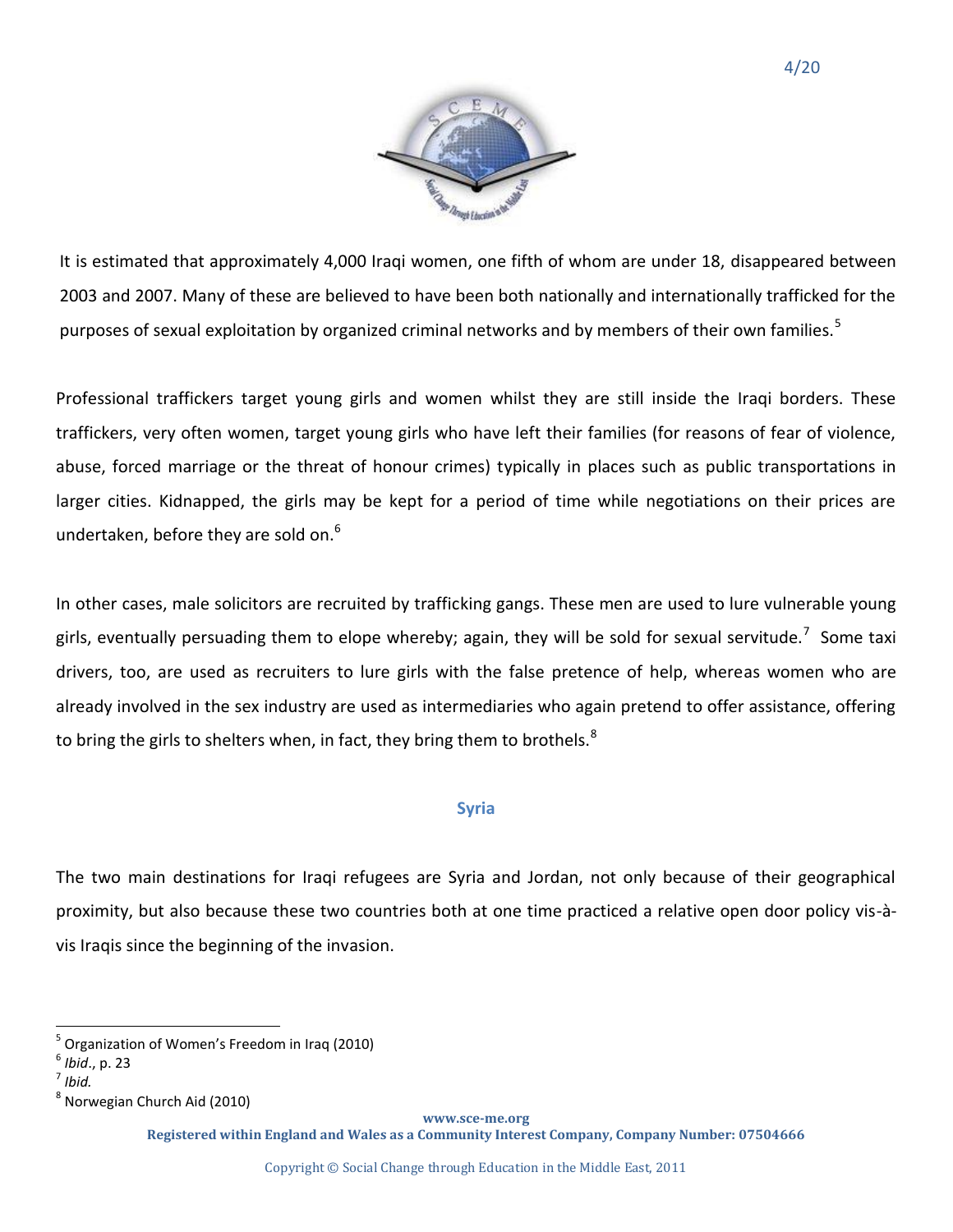

The UNHCR estimates that 1.5 to 1.6 million Iraqis are residing in Syria; $^9$  representing 10 percent of Syria's approximately 18 million population. As of the end of May 2010 a total of 165,896 registered Iraqi refugees were considered to be habitually residing in Syria. A UNHCR survey has shown that the overwhelming majority of respondents fled to Syria because of a direct threat to themselves or their families.<sup>10</sup> Whilst the highest number of Iraqi refugees is to be found in Damascus, where their settlement has generated profound changes in entire neighbourhoods such as Sayda Zaynab, Jaramana, Massaken Barzeh, Yarmouk and Qodsiyyeh; refugee communities are spread across all governorates and districts and have influenced the character and realities of other cities like Aleppo, Lattaquieh and Deir el Zor, where accommodation and living costs are lower than the in the capital. $^{11}$ 

Some Iraqis have been granted temporary visas to enter Syria; however visa restrictions were stringently tightened in 2007. This has resulted in many refugees becoming ineligible for legal residency in the country.<sup>12</sup> By crossing the Syrian borders, Iraqis' passports are stamped banning them from working. Such restrictions have inevitably led to a situation in which girls and women are more susceptible to becoming the targets for trafficking into sexual exploitation. $^{13}$ 

On the basis of the fieldwork conducted by organisations inside Iraq, and the data available thus far; it is deemed that the sex work of Iraqi refugees could be divided into three levels, namely: prostitution on the

<sup>13</sup> Amnesty International (2007)

l <sup>9</sup> European Commission (2008)

 $10$  Office of the United Nations High Commissioner for Refugees (2010)

 $11$  Dorai, K., (2010)

<sup>&</sup>lt;sup>12</sup> Between the beginning of the Iraqi war in 2003 and early 2007, all Iraqis were able to obtain an entry visa at the border and were allowed to stay three months in Syria and to renew their stay several times by exiting and re-entering the country. During the first half of 2007, Syria tightened its visa policy by requesting the presentation of the G new series Iraqi passport, by reducing to one month the duration of the granted visit visa at the border as well as the introduction of a restricted visa granted only to fifteen different categories of Iraqis and delivered upon presentation of relevant documentation.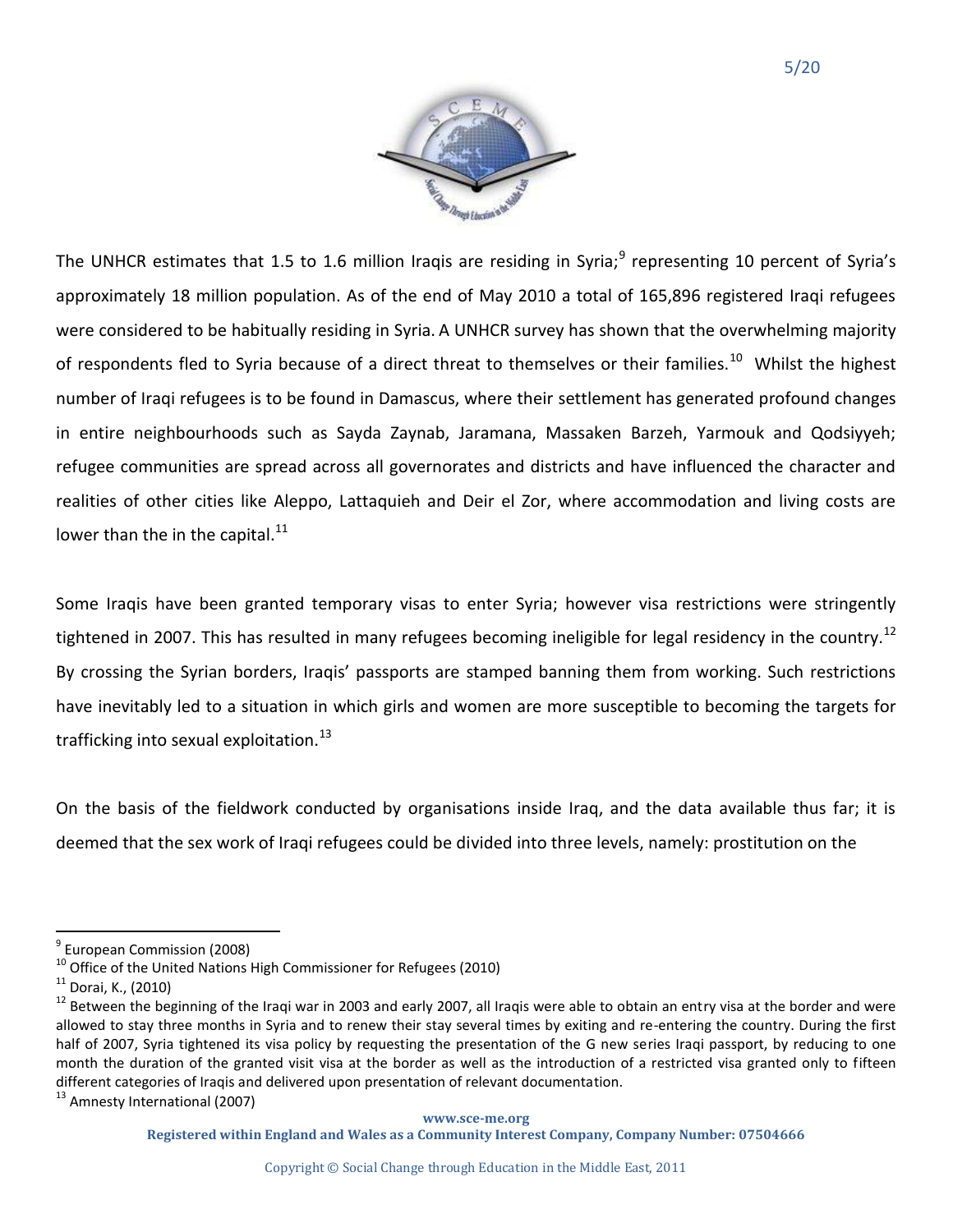individual level, on a family level and on the level of organized networks.<sup>14</sup>

The first level refers to a girl or woman who has made the decision to engage in prostitution and without the knowledge of her family. In reality, this decision is often one arrived at as a consequence of being forced by poverty and circumstance. Whilst the well-being and safety of these girls is absolutely important, SCEME's research and campaigning focuses on the subsequent, and often interconnected, two levels which relate to the forced sexual servitude of girls and women; the levels of family and organized networks.

The second level refers to those forced in work with the knowledge and active involvement of family members; these family members are most often male.<sup>15</sup> This type of prostitution is also called "secret prostitution" and is most frequently reported in the Jaramana area of Damascus.<sup>16</sup>

# **Case Study**

**Lafif**, an Iraqi refugee, was last known to be living with her mother and brothers. Prevented as refugees from working legally in the country, her family had run out of its savings. By the age of 14, her mother had forced her to work in a nightclub as a prostitute in order to generate income for the family.<sup>17</sup>

Complexly interwoven with trafficking and forced prostitution we also report that Iraqi girls are increasingly finding themselves in mut'a marriages. As the Karama Movement in the Arab Region has uncovered, $^{18}$  on Fridays young girls are married off at price and on the following Sunday the couple is divorced.<sup>19</sup> Research

l

<sup>&</sup>lt;sup>14</sup> Gimon, M., (2007)

<sup>15</sup> *Ibid.*

<sup>16</sup> *Ibid.*

 $17$  Sinjab, L. (2007)

<sup>&</sup>lt;sup>18</sup>The Karama Movement is initiative, headquartered in Cairo and launched in 2005, fueled by a coalition of partners as constituencies to build a movement to end violence against women in the Middle East and North Africa <sup>19</sup> Karama Movement in the Arab Region (2008)

**Registered within England and Wales as a Community Interest Company, Company Number: 07504666**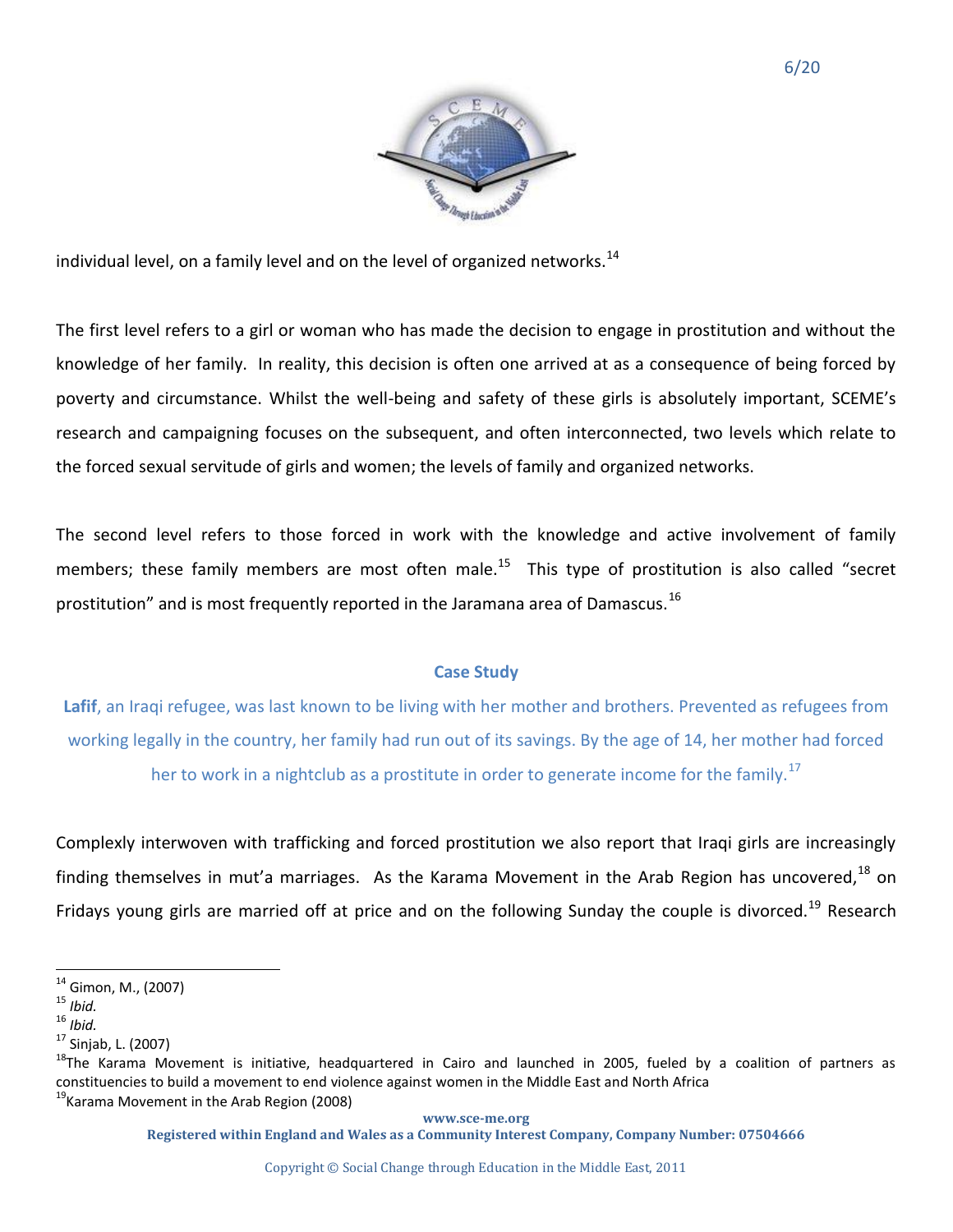

suggests that rates at which these mut'a marriages are carried out intensifies in the summer when male tourists visit Syria from the Gulf. Some of these tourists arrive looking to pay dowries to the families or pimps of these girls in exchange for brief marriages for the purposes of sexual exploitation for the duration of their visit.<sup>20</sup> These so called 'summer-marriages' in which the girls and their husbands live together temporarily of course also provide none of the legal rights associated with marriage, such as alimony and inheritance, making vulnerable both the women involved and their resulting children.<sup>21</sup> Although this particular kind of marriage is not explicitly called prostitution, it is in effect sexual exploitation, often forced, as means of either securing livelihood, or generating profit.

The third level involves organized networks and criminal gangs which offer women and young girls for sale to people in the local community, tourists, as well as night clubs and casinos.<sup>22</sup> Traffickers played an important role in opening such nightclubs in collaboration with brokers in Syria, relying on the selling of the bodies of female Iraqis. Clubs such as *Al Nigma* and *Al Manara* in the suburbs of Damascus are frequented both by local Syrians and tourists from the Gulf and beyond. $^{23}$ 

Some impoverished Iraqi families have abandoned their girls at the nation's borders whereby Syrian and Jordanian traffickers either arrange forged documents for them or force the girls into a 'legal' marriage, to be immediately divorced upon arrival at their destination. The latter route into the country is facilitated by a culture within Iraqi society of not raising questions about a girl's status and whereabouts are not raised when she is married. After the sale of these young girls into the sex market; traffickers, who are often female themselves, then transport these girls, who can be as young as 11 and 12, and force them into sexual

 $\overline{a}$ 

**www.sce-me.org**

<sup>&</sup>lt;sup>20</sup> Muhanna, N., (2011)

<sup>21</sup> *Ibid*.

<sup>22</sup> *Ibid.*

<sup>&</sup>lt;sup>23</sup> Karama Movement in the Arab Region (2008)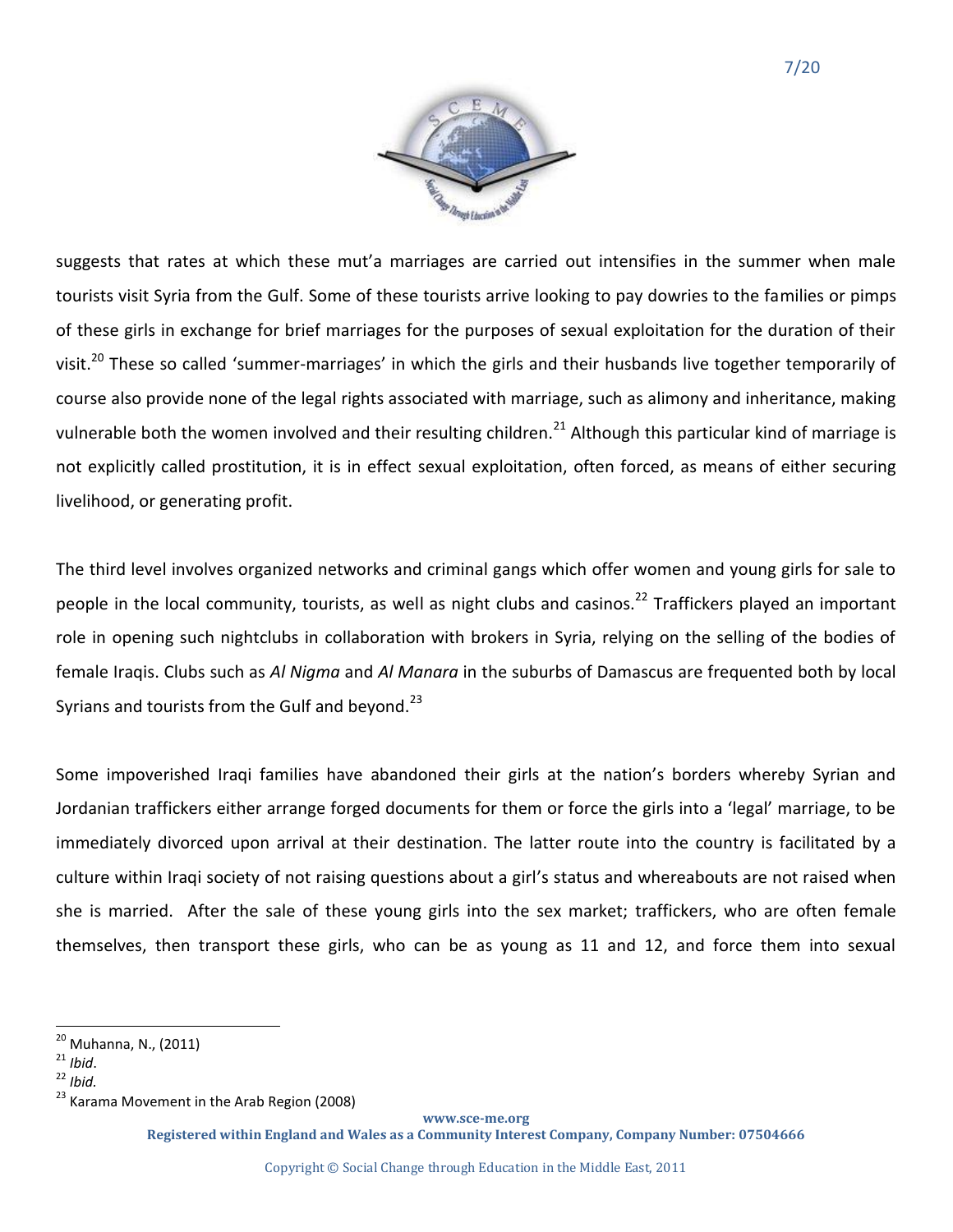

servitude in a nightclub or brothel.<sup>24</sup> The youngest girls are favored by the traffickers', who consider girls to have become too old upon reaching the age of 20. For virgin girls, the sale price can reach thousands of dollars and in some devastating cases, girls are obliged by their traffickers to undertake painful and dangerous hymen operations in order that they might be re-sold again as virgins.<sup>25</sup>

### **Case Study**

**Nada**, 16, was left by her father at the Syrian border. She was trafficked to Damascus, whereupon she was raped by five men and sold to a woman who forced her to work as a prostitute in nightclubs. At the last knowledge of her whereabouts, she was being held in a protection centre waiting for repatriation.<sup>26</sup>

### **Jordan**

The preliminary research conducted by SCEME has yielded information related to the trafficking of Iraqi refugees further afield than Syria; into Jordan, Lebanon, Morocco and the Gulf States. Whilst the research cannot, at this point, investigate deeply into the situation of these girls and young women due to the enormity of the situation, and distinct lack of data, it is most important to note that this is a problem affecting the entire region which must be investigated. SCEME has launched a fact-sheet to draw attention to the wider plight of these girls and the steps which are made, or which must be made, to protect them. In the case of Jordan, for instance, current estimates indicate that up to 750,000 Iraqis have fled the consequences of the Iraq war to seek refuge in Jordan, a country of approximately 6 million people. Many of these refugees are single women and their children whose husbands have either been killed in conflict and violence, or who have chosen to remain behind in Iraq. Despite the great danger faced by Iraqis within their own borders, they are not

 $\overline{a}$ 

#### **www.sce-me.org**

<sup>&</sup>lt;sup>24</sup> United States Department of State (2010)

<sup>&</sup>lt;sup>25</sup> Gimon, M., (2007)

<sup>&</sup>lt;sup>26</sup> Sinjab, L., (2007)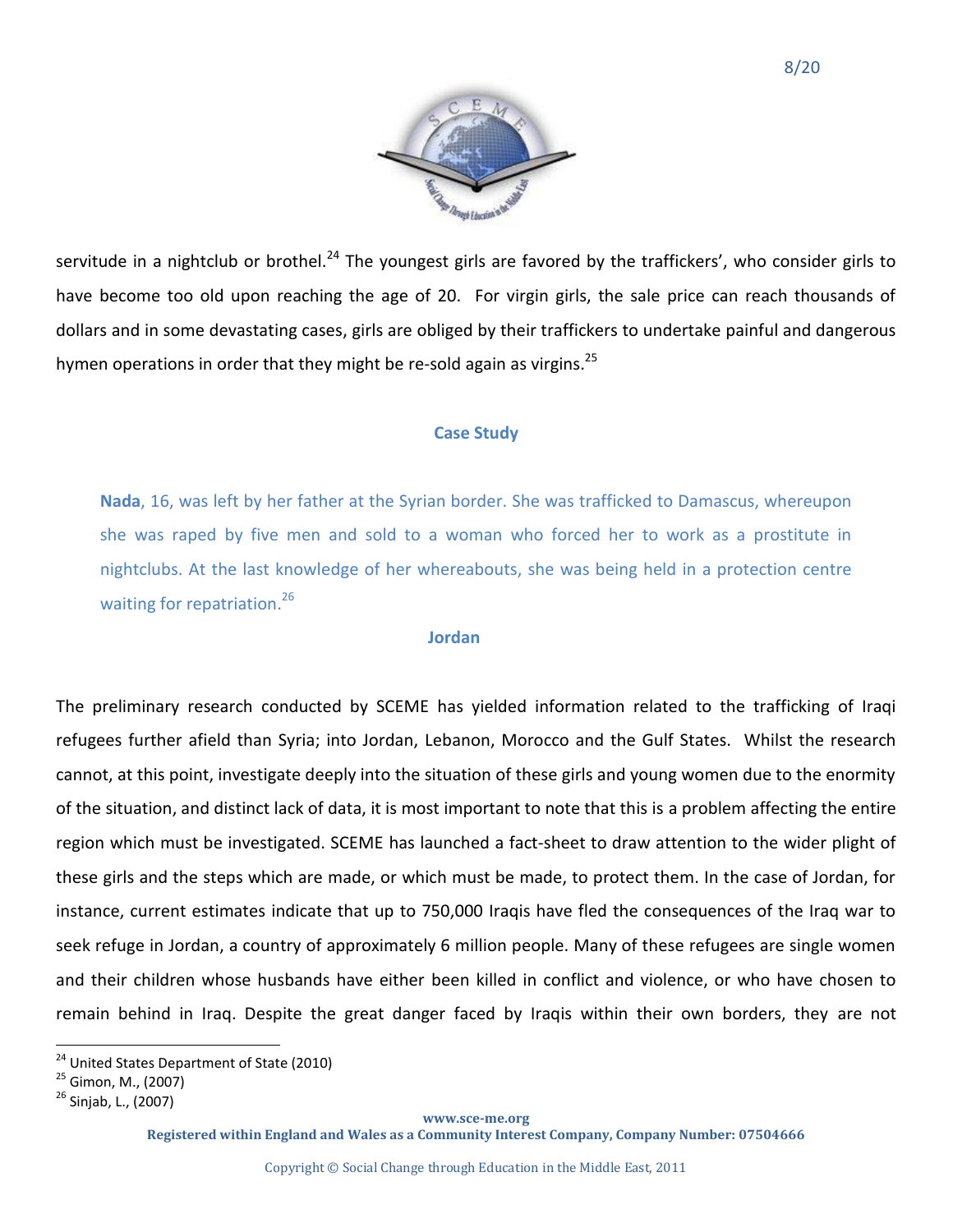

recognised as refugees by the Jordanian government and therefore most are living in the country illegally, living under the threat of deportation at any time. $27$ 

With the impacts of violence in Iraq, Jordan has become also a destination for men, women and children who have been subjected to trafficking in persons; most typically this trafficking occurs under the conditions of forced labour, but also, as in the case of some women and girls, forced prostitution.<sup>28</sup>

## **Case Study**

**Suha**, 17 was sold to an Iraqi gang by her mother after her father was killed. When she reached Jordan, she was raped by a gang of 4 men who were profiting through catering to high profile clients in both Jordan and Syria. Upon being saved by an Iraqi family and helped by them to get a new passport, she managed to escape and return to Iraq.<sup>29</sup>

# **What is Being Done?**

In 2000, the United Nations adopted the Convention against Transnational Organized Crime and its two supplementary Protocols.<sup>30</sup> In Palermo, Italy, 80 countries became signatories to the Supplementary Protocol to Prevent, Suppress and Punish Trafficking in Persons, Especially Women and Children, this is also known as the TIP Protocol, <sup>31</sup> and which entered into force on 25<sup>th</sup> December 2003. Whilst Syria signed the TIP Protocol on  $13<sup>th</sup>$  December 2000, Jordan and Iraq did not.<sup>32</sup>

 $\overline{a}$ 

**www.sce-me.org**

<sup>&</sup>lt;sup>27</sup> Women's Commission for Refugee Women and Children (2007)

<sup>&</sup>lt;sup>28</sup> United States Department of State (2010)

<sup>&</sup>lt;sup>29</sup>Sarhan, A. (2007)

<sup>&</sup>lt;sup>30</sup> United Nations Office on Drugs and Crime (2004)

<sup>&</sup>lt;sup>31</sup> Ekberg, G. S. (2002)

<sup>&</sup>lt;sup>32</sup> United Nations Office on Drugs and Crime (2008)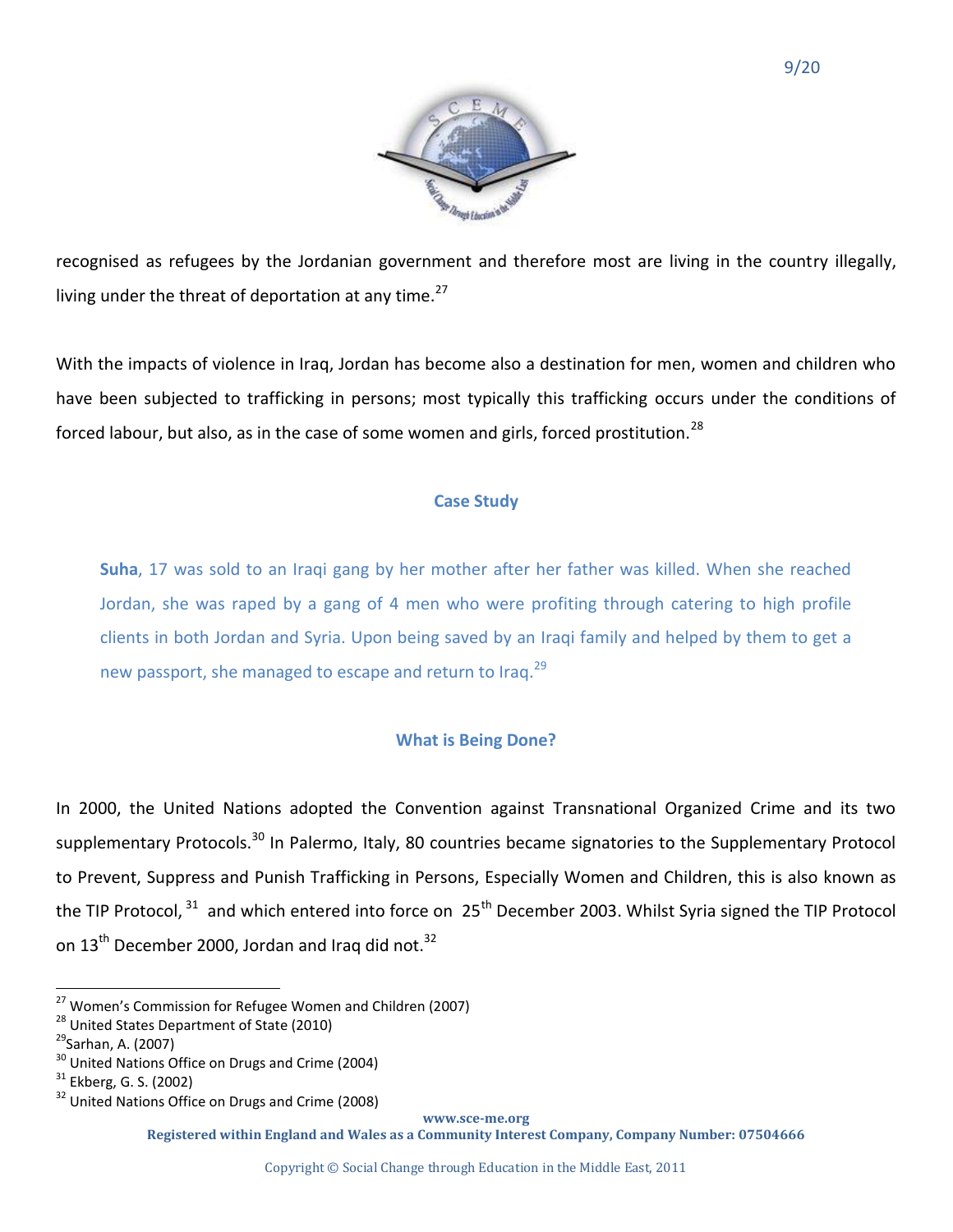

In the same year, the United States enacted the Victims of Trafficking Protection Act and has subsequently analysed the state of trafficking internationally, publishing its findings in the annual Trafficking in Persons report (TIP Report). The TIP Report ranks governments according to what it terms as a "3P Paradigm" on their efforts to prosecute human trafficking violators, protect the victims and prevent further human trafficking violations<sup>33</sup>. A Tier 1 rating indicates that a government is in full compliance with the provisions of the Trafficking Victims Protection Act and the Palermo Protocol. A Tier 2 rating indicates less compliance, but an appreciable effort of the government in enforcement and prevention. A Tier 2 rating made with reservations is labeled a Watch List ranking; this indicates a growing number of trafficked persons and government failure to provide evidence of increased persecution within the ranked country. A Tier 3 rating indicates minimal effort to combat human trafficking.<sup>34</sup>

In 2010, no state in the MENA region achieved a Tier 1 ranking. Syria achieved a Tier 2 Watching List ranking, an improvement upon its Tier 3 ranking place the previous year.<sup>35</sup> Jordan also remains in the Tier 2 ranking list.<sup>36</sup> That means that both governments do not currently fully comply with the minimum standards for the elimination of trafficking, but have made some attempts to do so.

## **Actions in Syria**

Bashar Al-Assad, President of Syria, issued a legislative decree in January 2010, detailing criminal penalties for individuals found guilty of committing the trafficking of persons. The sanctions imposed on girls who practice prostitution by force were merely decreased, despite some recognition that they are the victims and not the

United States Department of State (2010)

l

**www.sce-me.org**

<sup>&</sup>lt;sup>33</sup> United States Department of State (2010) – Please see supplementary note. Since the April Conference, the U.S. Department of *State has released the TIP Report, 2011. The supplementary note provides comments on the status of these countries in 2011.*

<sup>35</sup> *Ibid*.

<sup>&</sup>lt;sup>36</sup> United States Department of State (2010)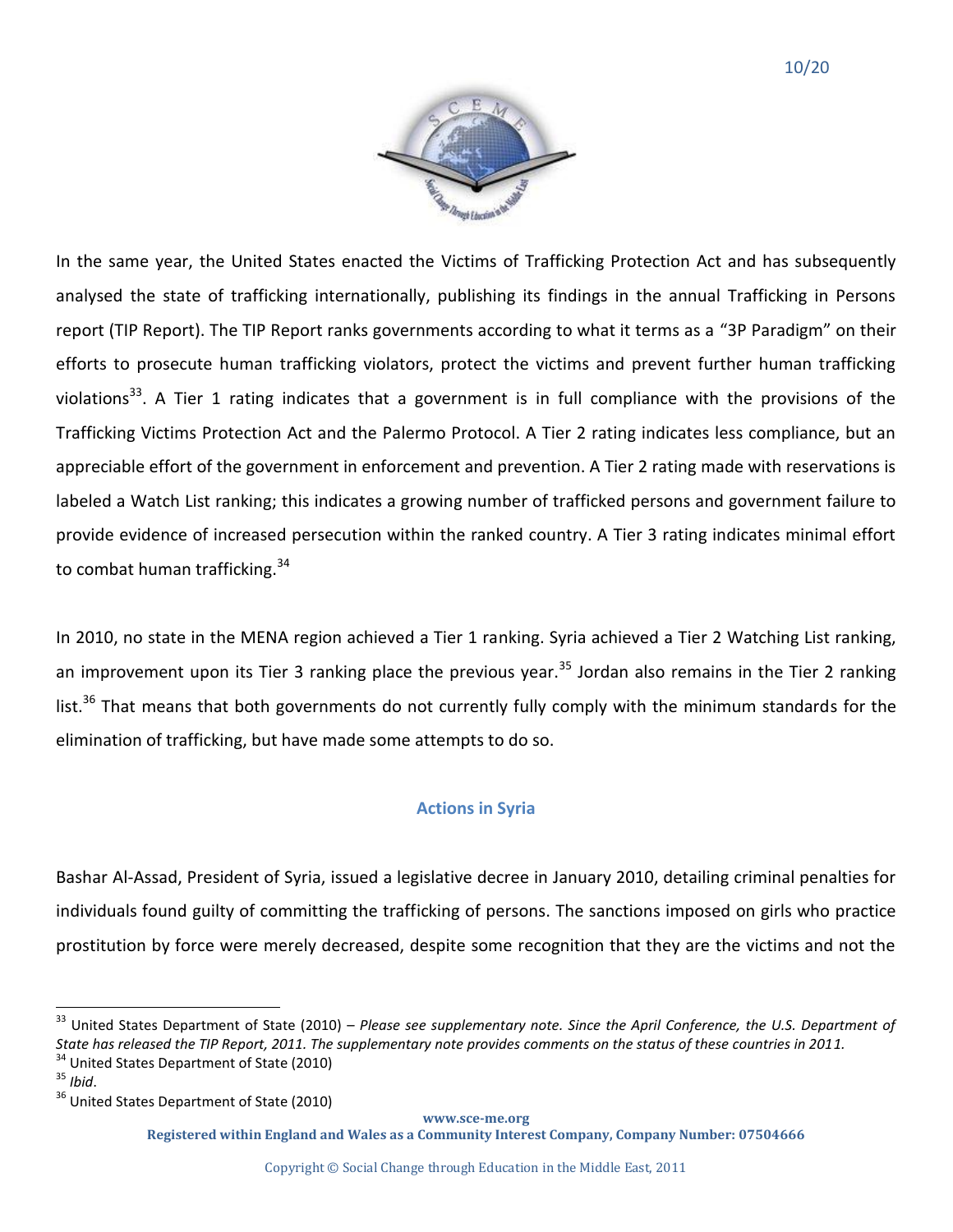

perpetrators; however the sanctions imposed on men involved in trafficking were toughened.<sup>37</sup> In addition, the founding of a new shelter for trafficked women in Aleppo along with the drafting of a plan to increase prevention efforts nationwide has also contributed to Syria's improved ranking in the 2010 TIP report.<sup>38</sup> However, Syria remains far from fulfilling the expectations of the Palermo Protocol, which it signed and ratified in 2000, because it shows little evidence of much needed increased investigation of human trafficking activity or training to law enforcement officials to assist them to identify violations.<sup>39</sup>

Although Syria has increased its partnerships with local NGOs in order to help identify victimised women and protect them in shelters in the capital and Aleppo, the government has failed to recommend women to shelters, typically committing them thus to detention centres with the view to returning repatriating them without any legal alternative. When the UNHCR tracks these detainees, it often finds that they have been released on bail. Moreover, neither the Ministry of Social affairs nor Syria's juvenile detention centres are equipped to address this growing problem, nor do they have the tools necessary to provide effective and just rehabilitation or reintegration programmes for those who have been the victims of forced prostitution, nor mechanisms to provide support victims of trauma and exploitation, since their role is simply focused upon holding young women until they are released or repatriated by court order. The Syrian authorities repatriate a large number of Iraqi refugees every day on the grounds that they have broken the law. A policy that makes unlawful to work and then leads to the deportation of those who have broken the law, puts Iraqi refugee women and especially those who have been forced into the sex trade at increased risk of repatriation and of losing their right of non-refoulement.

 $\overline{a}$ 

United States Department of State (2010)

<sup>38</sup> United Nations in Syria, 'Shelter for Victims of Trafficking Opens in Syria**'**

**www.sce-me.org**  $39$  Office of the United Nations High Commissioner for Refugees (2010)

**Registered within England and Wales as a Community Interest Company, Company Number: 07504666**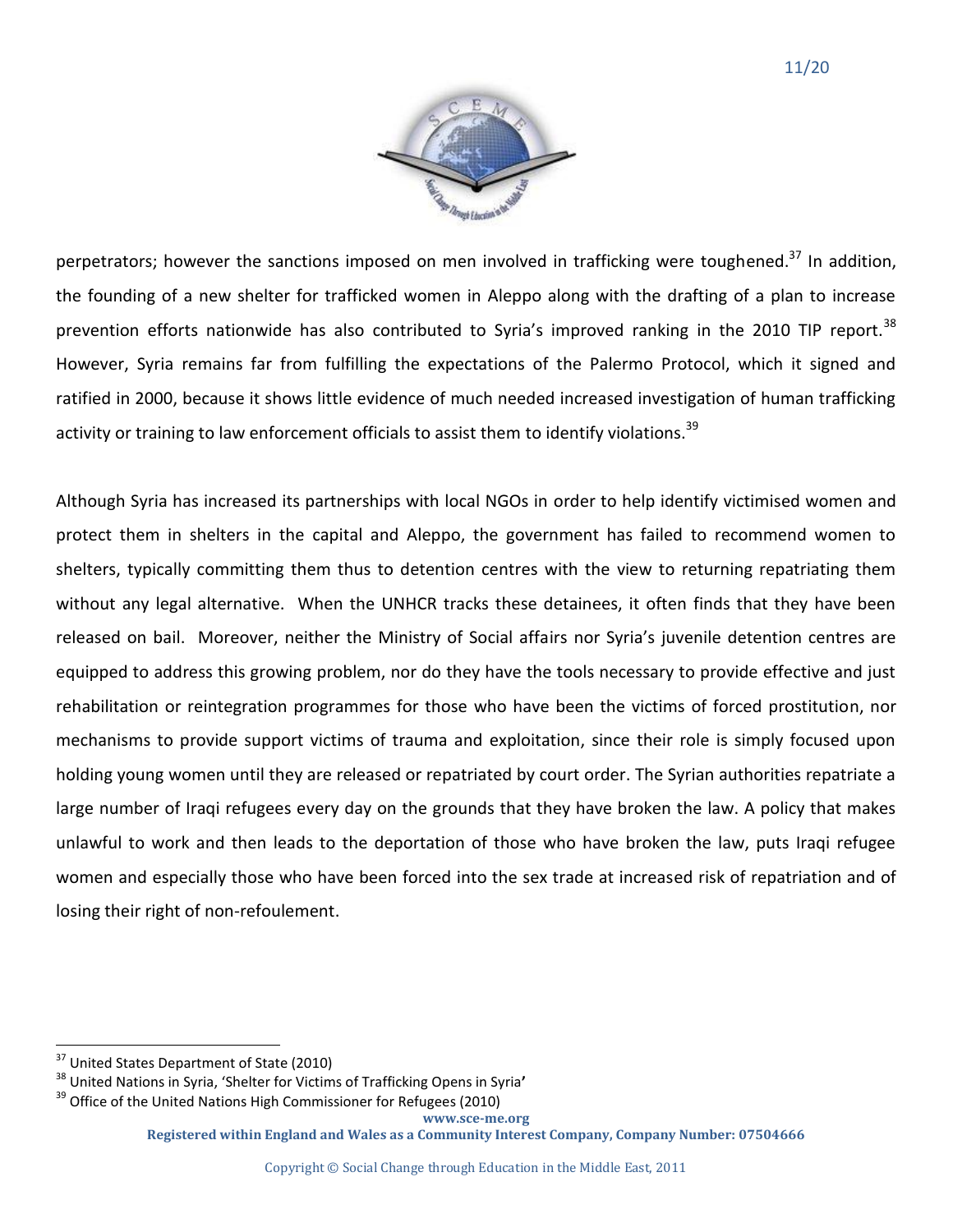

#### **Actions in Jordan**

Although Jordan has not ratified the TIP Protocol, it has enacted a national anti-trafficking action plan; drafted guidelines for opening a long-term shelter for victims of trafficking and designed a public awareness strategy. However, the provision of essential victim assistance, punishment of traffickers and strong cooperation with the embassies of source countries, such as Iraq, remains limited, $40$  and it is imperative that Jordan increases its efforts and undertakes all appropriate measures in order to combat sex trafficking in its territories.

The availability of adequate shelters for victims; determined efforts to identify and support victims of forced prostitution and, crucially, confirmation that these victims are not determined to have committed, and therefore punished, for unlawful acts; along with the increase on bilateral partnerships within the MENA region constitute only the first step towards the improvement of the situation of Iraqi women and girls in Jordan. In addition, it is vital that refugee and trafficked women and girls have access to quality psychological support and services to assist them following the trauma and abuse that many have suffered. There also remains the need for greater targeted recognition of, and response to, the particular issue of sex trafficking in Jordan since whilst Jordan has a strategy in place to address trafficking it, as in the Arab region more widely, focuses on trafficking in the context of labour rights and duties and the great challenge of sex challenge is under-addressed.

## **What Has to be Done Now? - SCEME's Goals**

Information, data and research related to the sex trafficking of Iraqi women – indeed, trafficking of women and girls in the Middle East as a whole – is sparse. It is absolutely imperative that more research is undertaken so that the international community can begin to address these violations. In this regard, we are to be working

l

**www.sce-me.org**

<sup>&</sup>lt;sup>40</sup> United States Department of State (2010)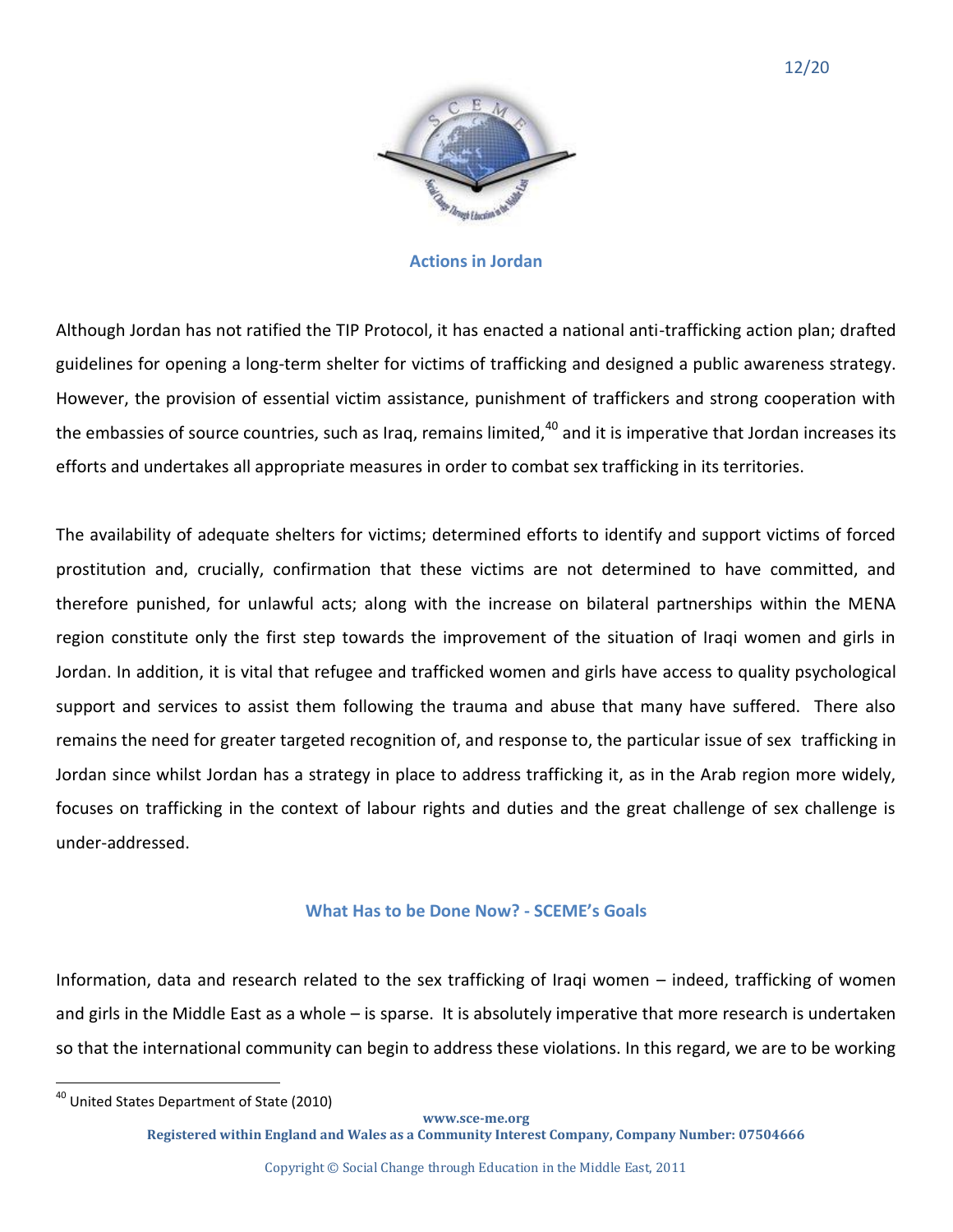

with partners in Syria, Jordan and Iraq in order to collect qualitative and quantitative data on sexual and gender-based violence against women. We believe that a stronger understanding of the realities facing Iraqi women and girls is the only way to support civil society and government authorities to formulate appropriate responses and programmes to address this violation of the most fundamental of human rights, through the development of strong and effective strategies of deterrence, prevention and prosecution through programmes addressing, amongst others, public awareness, advocacy and the proper support and rehabilitation of victims. $^{41}$  SCEME aims to raise the voice of these women to clarify that:

•Trafficked and prostituted women and girls are victims of poverty, conflict and violence. They are not criminals and do not constitute a threat to society, and rather than being punished as offenders by unjust judicial systems, must be protected.

•Local, National and International action must be undertaken to address the causal relationship between poverty, lack of education, lack of employment and the prevalence of sex trafficking of Iraqi women.

• Social attitudes and legal norms diverge greatly in the MENA area, as does the pace of change and development. Education and raising awareness around human rights violations and human trafficking in rural areas, schools and amongst family leaders is a starting point in changing perceptions and taking action towards such violations. The MENA region has been going through major changes in the last couple of months, it is our role and your role to stop these violations and make sure that trafficked women voices are heard, and that their abusers are prosecuted.

•NGOs like SCEME, like our partners and friends, and like all those dedicated organisations in Iraq, in the Middle East and internationally – many of whom have been working alone and in adverse and dangerous

<sup>41</sup> *Ibid.*

l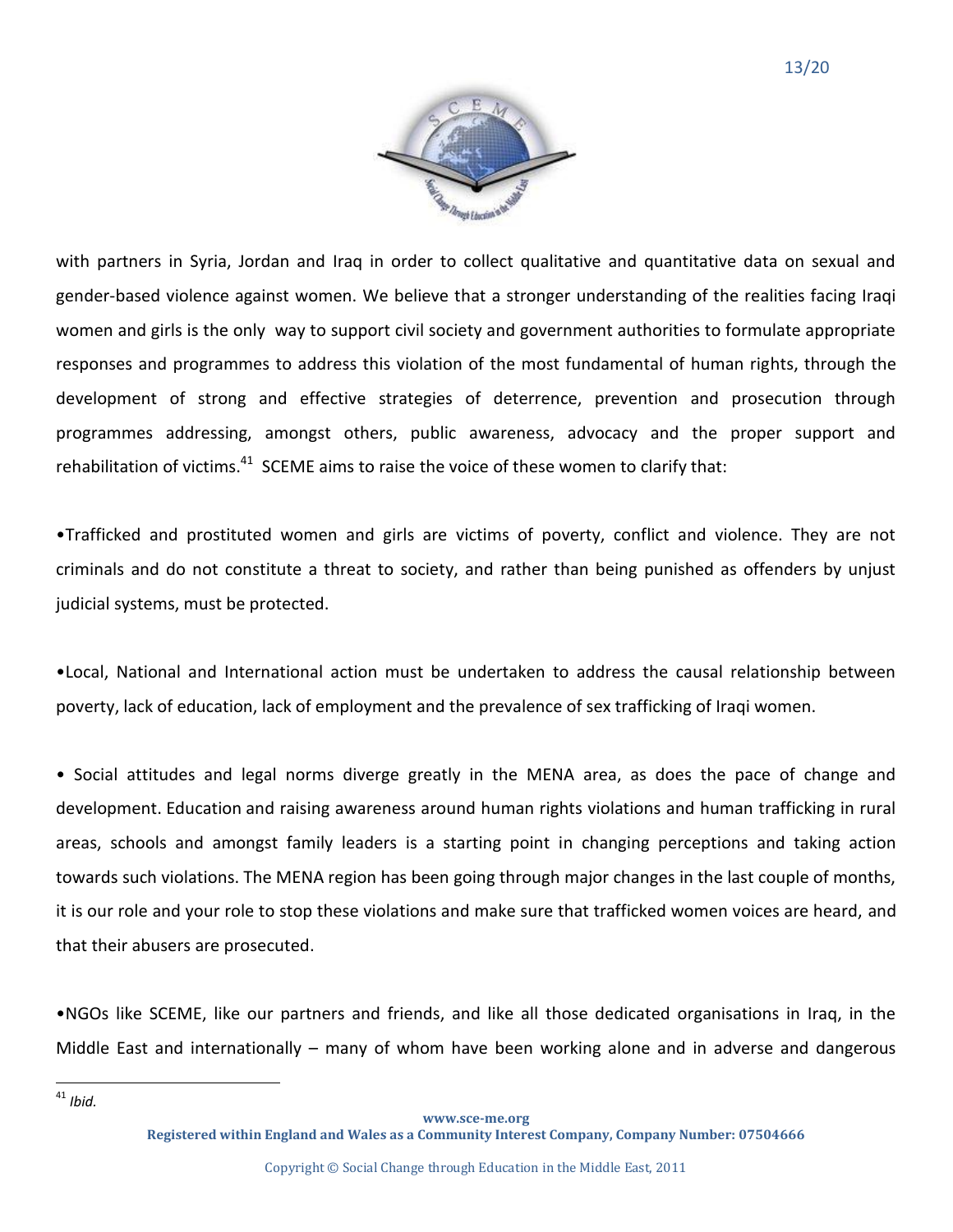

conditions to report on and protect Iraqi women and girls from trafficking – cannot end sex trafficking in the Middle East alone. It is imperative that the judiciary and legislative bodies, the military, police forces and profit making corporations across the region make the fundamental changes necessary to secure the rights of women and girls.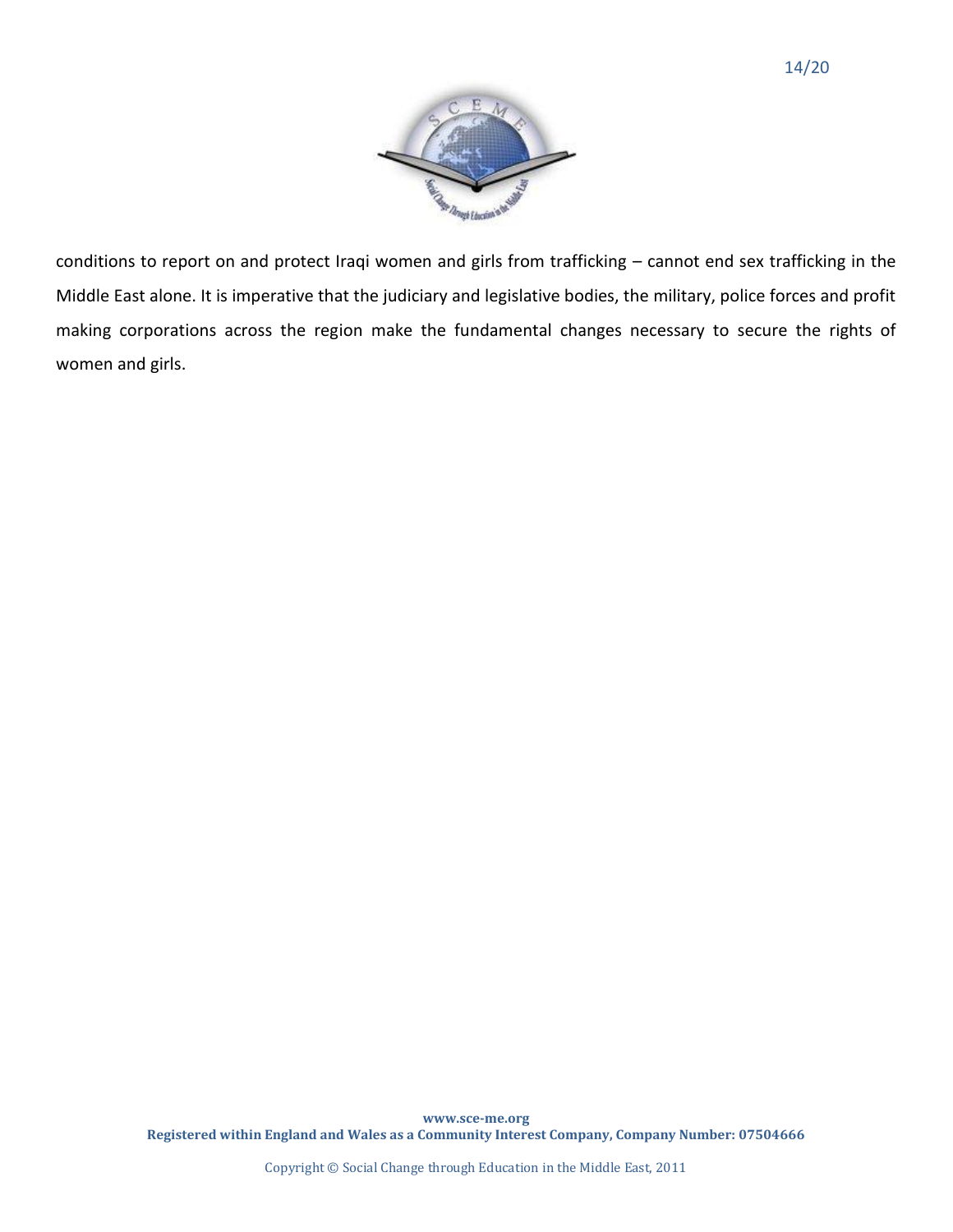

## **Supplementary Note, 29th June 2011**

This conference paper was originally delivered at the Women Solidarity for an Independent and Unified Iraq Conference which took place in London, UK on  $9<sup>th</sup>$  April 2011. Since this time, the United States Department of State released its Trafficking in Persons report 2011. This section outlines the developments, as decided by Department of State, with regards to Jordan and Syria.

In June 2011, Syria remained a Tier 2 Watch List ranking; again demonstrating that it does not yet meet the minimum standards for the elimination of trafficking. The report states, that Syria did not 'demonstrate evidence of increasing efforts to investigate and punish trafficking offenses, inform the public about the practice of human trafficking, or provide much needed anti-trafficking training to law enforcement and social welfare officials'.<sup>42</sup> Inadequate training for law enforcement officials remains an area of key concern in the prevention of the trafficking of women and girls for sexual exploitation. Some 'modest' progress was made in the areas of the protection of victims and the prevention of trafficking; however the male-dominated police units have continued to be insensitive to issues of sexual violence, which prevents many victims from reporting their abuse and the wider Syrian public remains unaware of the realities of trafficking within the state, it being a subject too taboo to be discussed. $43$ 

In June 2011, Jordan once again was placed with a Tier 2 ranking. The Report finds that while Jordan the government demonstrated some progress in specific areas, notably enforcing regulations related to factor and domestic workers, it demonstrated an 'overall decreased commitment to combat human trafficking, as once effective structures became moribund'.<sup>44</sup> It finds that its capacity to implement the 2010 National Anti-

**www.sce-me.org**

 $\overline{a}$ <sup>42</sup> *Ibid.*

<sup>43</sup> *Ibid.*

<sup>&</sup>lt;sup>44</sup> United States Department of State (2011)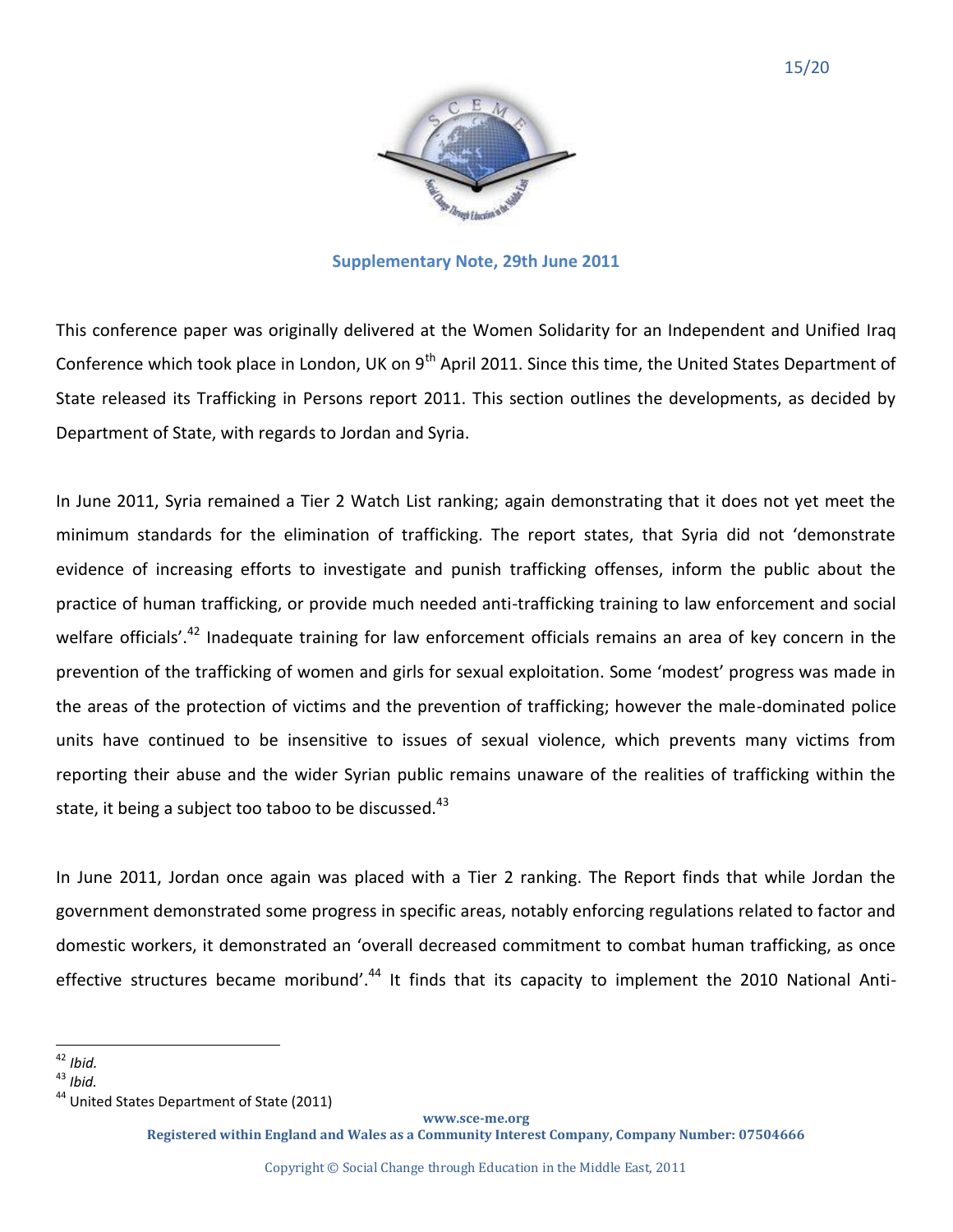

Trafficking Plan was hampered by factors including government reshuffles and limited ministerial capacities. Over the period

2010/2011, the Government of Jordan did increase efforts to prosecute and punish trafficking offenders and consequently investigated several legal cases involving forced labor and forced prostitution; however its actions to protect victims and prevent trafficking decreased.

The poor attainment and lack of improvement in Syria and Jordan reflects a trend across the entire MENA region. Rather than demonstrate notable improvements, Lebanon, Saudi Arabia, Algeria, Kuwait, Libya, Sudan and Yemen all found themselves failing to meet the minimum criteria, and scoring even lower than in the previous year.

# Please join the Karamatuna campaign and help us fight against sex trafficking in the Middle East

*Twitter: @SCEME\_MENA Facebook: /sce.mena Web: www.sce-me.org*

**www.sce-me.org Registered within England and Wales as a Community Interest Company, Company Number: 07504666** 

Copyright © Social Change through Education in the Middle East, 2011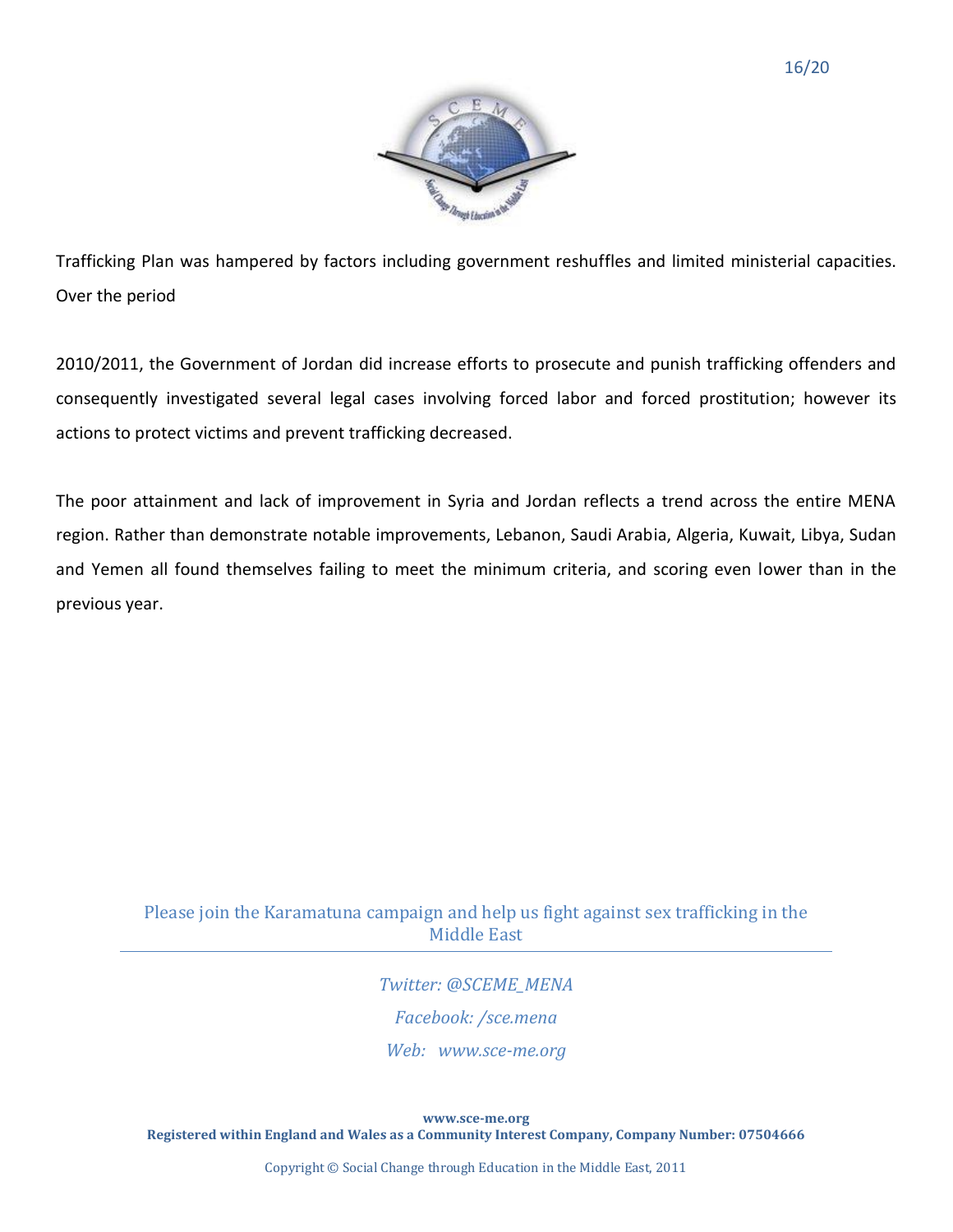

## **References:**

Amnesty International (2007), *The Situation of Iraqi Refugees in Syria: An Amnesty International Briefing,*  Available from: [http://www.amnestyusa.org/document.php?id=ENGMDE140362007&lang=e;](http://www.amnestyusa.org/document.php?id=ENGMDE140362007&lang=e) Last accessed: 27/04/2011

Chaterland, G. and Dorai, K. (2010) *Iraqis in Syria and Jordan: Entry and Reception Regimes and their Effects on Migration Patterns*, January 2010

Dakkak, H. (2007), 'Tackling sexual violence abuse and exploitation', in *Forced Migration Review*, June 2007, Refugee Studies Centre University of Oxford, pp. 39-40

Dorai, K. (2010), 'Palestinian and Iraqi Refugees and Urban Change in Lebanon and Syria', *Migration and the Mashreq*, Middle East Institute Viewpoints, April 2010.

Ekberg, G. S. (2002), *The Palermo Protocol*, NIKK Nordik Gender Institute, Available from: [http://www.nikk.no/The+Palermo+Protocol.9UFRvKYC.ips,](http://www.nikk.no/The+Palermo+Protocol.9UFRvKYC.ips) Last Accessed:20/4/2011

European Commission (2008), *Report on European Commission Intervention to alleviate the Situation of Iraq's Refugees and Internally Displaced Persons*

Gimon, M. (2007), *Iraqi Adolescent Girls: Voices to be Heard*, UNICEF Syria Country Office

Heartland Alliance for Human Needs and Human Rights (2007), *Human Trafficking in Iraq: Patterns and practices in Forced Labour and Sexual Exploitation*, Available from:

> **www.sce-me.org Registered within England and Wales as a Community Interest Company, Company Number: 07504666**

> > Copyright © Social Change through Education in the Middle East, 2011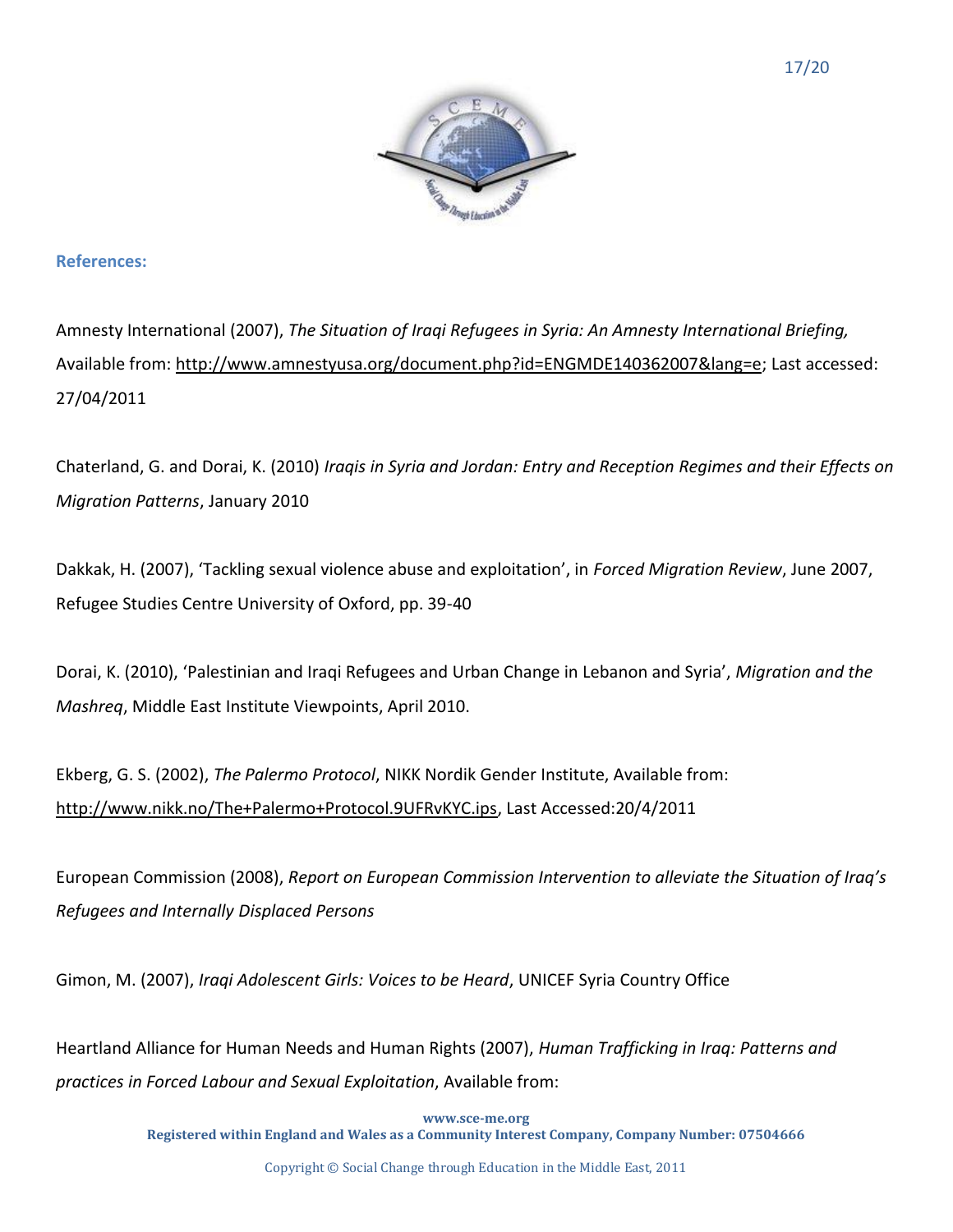

[http://www.heartlandalliance.org/whatwedo/advocacy/reports/humantraffickinginiraq.pdf;](http://www.heartlandalliance.org/whatwedo/advocacy/reports/humantraffickinginiraq.pdf) Last accessed 21/04/2011

Integrated Regional Information Networks (IRIN), *Jordan: Increased Domestic Violence among Iraqi Refugees - IOM report*, 29 April 2008, available at: [http://www.unhcr.org/refworld/docid/4820057f1e.html;](http://www.unhcr.org/refworld/docid/4820057f1e.html) Last accessed 27/04/2011

Integrated Regional Information Networks (IRIN), *Syria: Fears over gender-based violence in Iraqi community*, 6 April 2009, Available from: [http://www.unhcr.org/refworld/docid/49db17ab19.html;](http://www.unhcr.org/refworld/docid/49db17ab19.html) Last accessed 27 April 2011

Karama Movement in the Arab Region (2008), *Report on Refugee and Stateless Women across the Arab Region – Stories of: The Dream of Return, the Fear of Trafficking and Discriminatory Laws*

Muhanna, N. (2011), 'Marriages of Convenience', *Syria Today Magazine*, No.69, February 2011

Norwegian Church Aid (2010), *Trafficking, Sexual Exploitation and Prostitution of Women and Girls in Iraq*; Available from:

[http://www.kirkensnodhjelp.no/PageFiles/726/Report,%20Trafficking%20in%20Iraq%20%28PDF%29.pdf;](http://www.kirkensnodhjelp.no/PageFiles/726/Report,%20Trafficking%20in%20Iraq%20%28PDF%29.pdf) Last accessed 21/04/2011

Office of the United Nations High Commissioner for Refugees (2010), *Regional Response Plan for Iraqi Refugees*, United Nations Mid-Year Review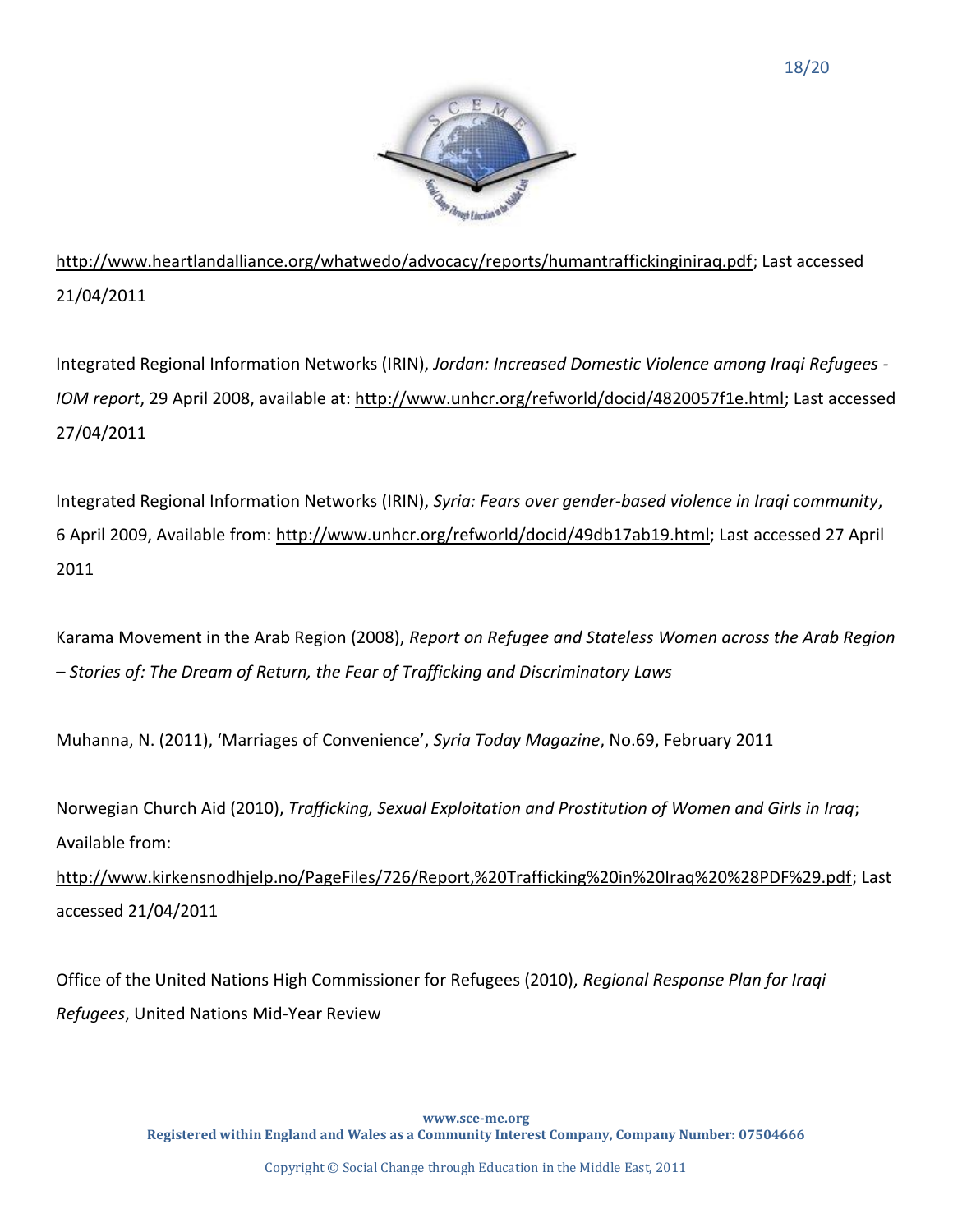

Organization of Women's Freedom in Iraq (2010), *Prostitution and Trafficking of Women and Girls in Iraq*, Available from: [http://www.equalityiniraq.com/images/stories/pdf/prostitutionandtrafficking-](http://www.equalityiniraq.com/images/stories/pdf/prostitutionandtrafficking-OWFIreport.pdf)[OWFIreport.pdf;](http://www.equalityiniraq.com/images/stories/pdf/prostitutionandtrafficking-OWFIreport.pdf) Last accessed 21/04/2011

Sarhan, A. (2007), 'Sex for Survival', *Al-Jazeera*, 16<sup>th</sup> August 2007, Available from: [http://english.aljazeera.net/news/middleeast/2007/08/2008525183626816642.html,](http://english.aljazeera.net/news/middleeast/2007/08/2008525183626816642.html) Last accessed 27/04/2011

Sinjab, L. (2007), *Sex trade: Iraqi girls who Become Prostitutes in Syria*, Available from: [http://www.arabdemocracy.com/2007/12/sex-trade-iraqi-girls-who-become.html,](http://www.arabdemocracy.com/2007/12/sex-trade-iraqi-girls-who-become.html) Last Accessed 15/04/2011

The Protection Project (2000), *What is Trafficking?* The Paul H. Nitze School of Advanced International Studies, Johns Hopkins University

United Nations Office on Drugs and Crime (2004), *United Nations Convention Against Transnational Organized Crime and the Protocols Thereto*, United Nations: New York

United Nations Office on Drugs and Crime, (2008), *Signatories to the CTOC Trafficking Protocol,* Available from: [http://www.unodc.org/unodc/en/treaties/CTOC/countrylist-traffickingprotocol.html;](http://www.unodc.org/unodc/en/treaties/CTOC/countrylist-traffickingprotocol.html) Last accessed: 20/04/2011

United Nations in Syria, *Shelter for Victims of Trafficking Opens in Syria***,** Available from: [http://www.un.org.sy/forms/spotlight/viewSpotlight.php?id=107&pageLang=en,](http://www.un.org.sy/forms/spotlight/viewSpotlight.php?id=107&pageLang=en) Last Accessed: 20/04/2011

United States Department of State (2010), *Trafficking in Persons Report*, (10<sup>th</sup> edn.), June 2010